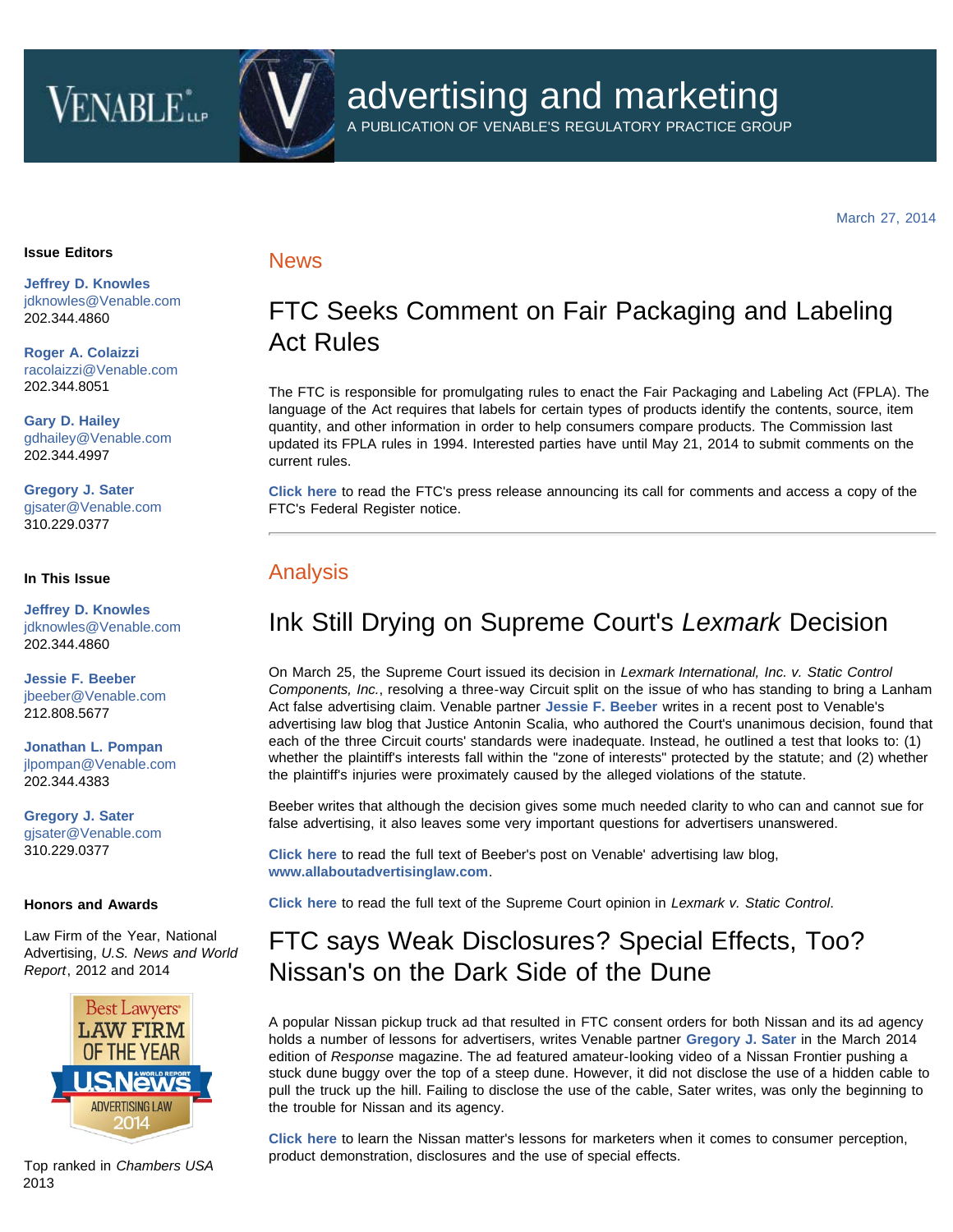

Top-Tier Firm *Legal 500*

**For more information about Venable's award-winning Advertising and Marketing practice, please visit our website at [www.Venable.com/Advertising](http://www.venable.com/Advertising-and-Marketing)[and-Marketing](http://www.venable.com/Advertising-and-Marketing)**

# Appeals Court Liberally Interprets Credit Repair Statute

The Ninth Circuit's recent opinion in *Stout v. FreeScore, LLC* is not a good one for advertisers of credit counseling, debt relief services, credit monitoring, and similar products and services, writes Venable partner **[Jonathan L. Pompan](http://www.venable.com/jonathan-l-pompan/)** in a recent client alert. The decision, he writes, further confuses application of the Credit Repair Organizations Act (CROA) across the nation by departing from the text of CROA and falling in line with the broad view asserted by the FTC and class action attorneys.

In the case, the defendant argued that it did not make any promises of credit improvement, it merely promised to provide consumers with their credit scores. However, the Court held that, under the language of CROA, a person need not actually provide credit repair services to fall within the statutory definition of a credit repair organization. Pompan writes that in the wake of this decision, companies advertising creditrelated products and services should consider CROA compliance as part of their overall compliance program.

**[Click here](http://www.venable.com/appeals-court-liberally-interprets-credit-repair-statute/)** to read the full text of Pompan's client alert.

**[Click here](http://cdn.ca9.uscourts.gov/datastore/opinions/2014/02/21/10-56887.pdf)** to read the Ninth Circuit's decision.

## Upcoming Events

**[Health Practitioner Marketing Forum – Long Beach, CA](http://hpmforum.com/)** April 2-4, 2014

On Thursday, April 3 at 8:15 a.m. PT, Venable partner **[Claudia A. Lewis](http://www.venable.com/claudia-a-lewis/)** will present "Legal & Regulatory Update: The View from Washington DC" at the second annual Health Practitioner Marketing Forum, an executive summit focused on opportunities in the rapidly expanding health practitioner channel of the natural products industry.

**[Click here](http://hpmforum.com/)** to learn more and register.

**[ETA TRANSACT 14 – Las Vegas, NV](http://www.electran.org/events/transact14/)** April 9-10, 2014

The Electronic Transaction Association's TRANSACT 14 conference is the one place where the global payments and transactions ecosystem comes together. Visit us at booth #1121 and attend our sponsored policy education track sessions to learn about the important legal issues affecting the payments industry.

**[Click here](http://www.electran.org/events/transact14/)** to learn more and register.

**[ANA Advertising Law & Public Policy Conference – Washington, DC](http://www.ana.net/conference/show/id/LAW-APR14)** April 23-24, 2014

Venable is a proud sponsor of the Association of National Advertisers' Advertising Law and Public Policy Conference. This two-day program convenes regulators who influence the legal and political climate for advertising and marketing, as well as top legal professionals and marketers, to share the latest insights on how to succeed in the modern media world. Venable partner **[Amy Ralph Mudge](http://www.venable.com/Amy-R-Mudge)** will speak on the panel "What's Next on Native Advertising?" on Wednesday, April 23 at 3:35 p.m. ET. This panel will explore native advertising issues beyond the "to disclose or not to disclose" questions and best practices to avoid enforcement.

**[Click here](http://www.ana.net/conference/show/id/LAW-APR14)** to learn more and register.

**[Response Expo – San Diego, CA](http://www.responsemagazine.com/response-expo/home-page)** April 29-May 1, 2014

Please join Venable at the Response Expo 2014, which brings together key decision-makers and industry leaders from the corporate marketing arena and direct response spectrum. Visit us at booth #212 and meet attorneys in our **[Advertising and Marketing Practice Group](http://www.venable.com/advertising-and-marketing)**. Also, be sure to join us at the "Venable Justice League" networking reception on Wednesday, April 30 from 4:30 - 6:00 p.m. PT on the Aqua Patio.

**[Click here](http://www.responsemagazine.com/response-expo/home-page)** to learn more and register.